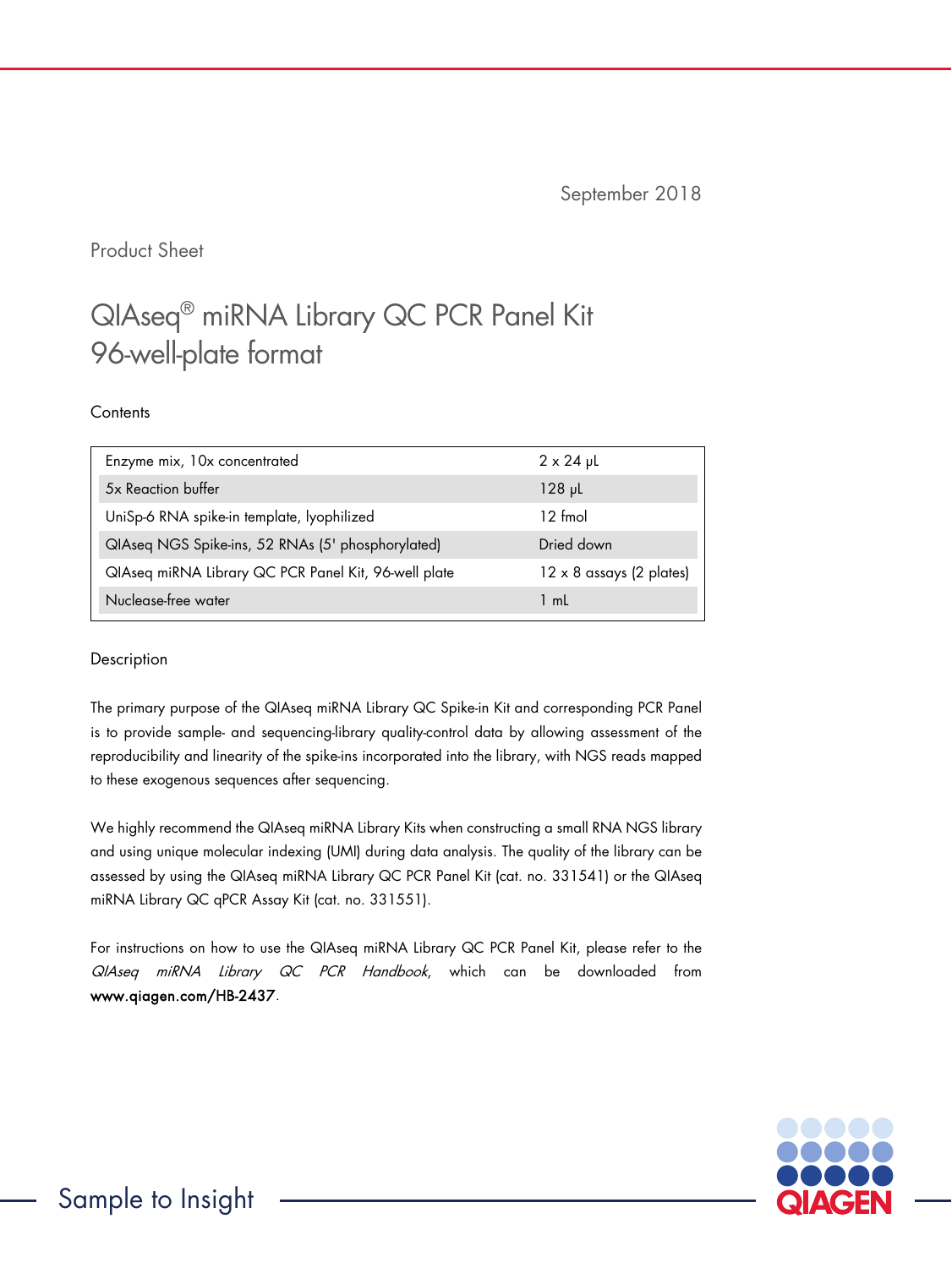|  |  |  |  |  |  |  | Table 1. Plate formats for QIAseq miRNA Library QC PCR Panel |  |
|--|--|--|--|--|--|--|--------------------------------------------------------------|--|
|--|--|--|--|--|--|--|--------------------------------------------------------------|--|

| <b>Plate format</b> | Suitable real-time cyclers                                                                                                                                                                                                                                                                          | Cat. no.   |
|---------------------|-----------------------------------------------------------------------------------------------------------------------------------------------------------------------------------------------------------------------------------------------------------------------------------------------------|------------|
| $A^*$               | Applied Biosystems® models 5700, 7000, 7300, 7500, 7700, 7900HT, ViiA® 7 (96-<br>well block); Bio-Rad® models iCycler™, iQ™5, MyiQ, MyiQ2; Bio-Rad/MJ Research<br>Chromo4; Eppendorf® MasterCycler® ep realplex models 2, 2s, 4, 4s; Stratagene®<br>models Mx3005P®, Mx3000P®; Takara® model TP-800 | YAHS-901ZA |
| ∩*                  | Applied Biosystems models 7500 (Fast block), 7900HT (Fast block), StepOnePlus®,<br>ViiA 7 (Fast block)                                                                                                                                                                                              | YAHS-901ZC |
| D*                  | Bio-Rad CFX96; Bio-Rad/MJ Research models DNA Engine Opticon, DNA Engine<br>Opticon 2; Stratagene model Mx4000                                                                                                                                                                                      | YAHS-9017D |
| F*                  | Roche® LightCycler® 480 (96-well block)                                                                                                                                                                                                                                                             | YAHS-901ZF |

\* Plate type: 96 well. Contents: 2 plates. Mat. no. 331541.

#### Table 2. Assay information for QIAseq miRNA Library QC PCR Panel Kit

| <b>Plate location</b> | Assay target | Mat. no. | Assay cat. no. |
|-----------------------|--------------|----------|----------------|
| $A1 - A12$            | miR-103a-3p  | 339306   | YP00204063     |
| B1-B12                | miR-191-5p   | 339306   | YP00204306     |
| $C1-C12$              | UniSp-6      | 339306   | YP00203954     |
| $D1-D12$              | $mR-451a$    | 339306   | YP02119305     |
| $E1-E12$              | $miR-23a-3p$ | 339306   | YP00204772     |
| $F1-F12$              | $miR-30c-5p$ | 339306   | YP00204783     |
| $G1-G12$              | $UniSp-100$  | 339306   | YP02119306     |
| $H1-H12$              | $UniSp-101$  | 339306   | YP02119307     |

## Shipping and storage

The ready-to-use QIAseq miRNA Library QC PCR Panels are shipped at room temperature (15–25°C) and can be stored at 4°C for at least 6 months. The QIAseq miRNA Library QC Spikeins are shipped on dry ice. All components should be stored immediately at –20°C. After resuspension, it is recommended to store the QIAseq NGS Spike-ins in aliquots at –20°C to avoid repeated freeze-thaw cycles. Under these conditions, all components are stable until the expiry date listed on the vial.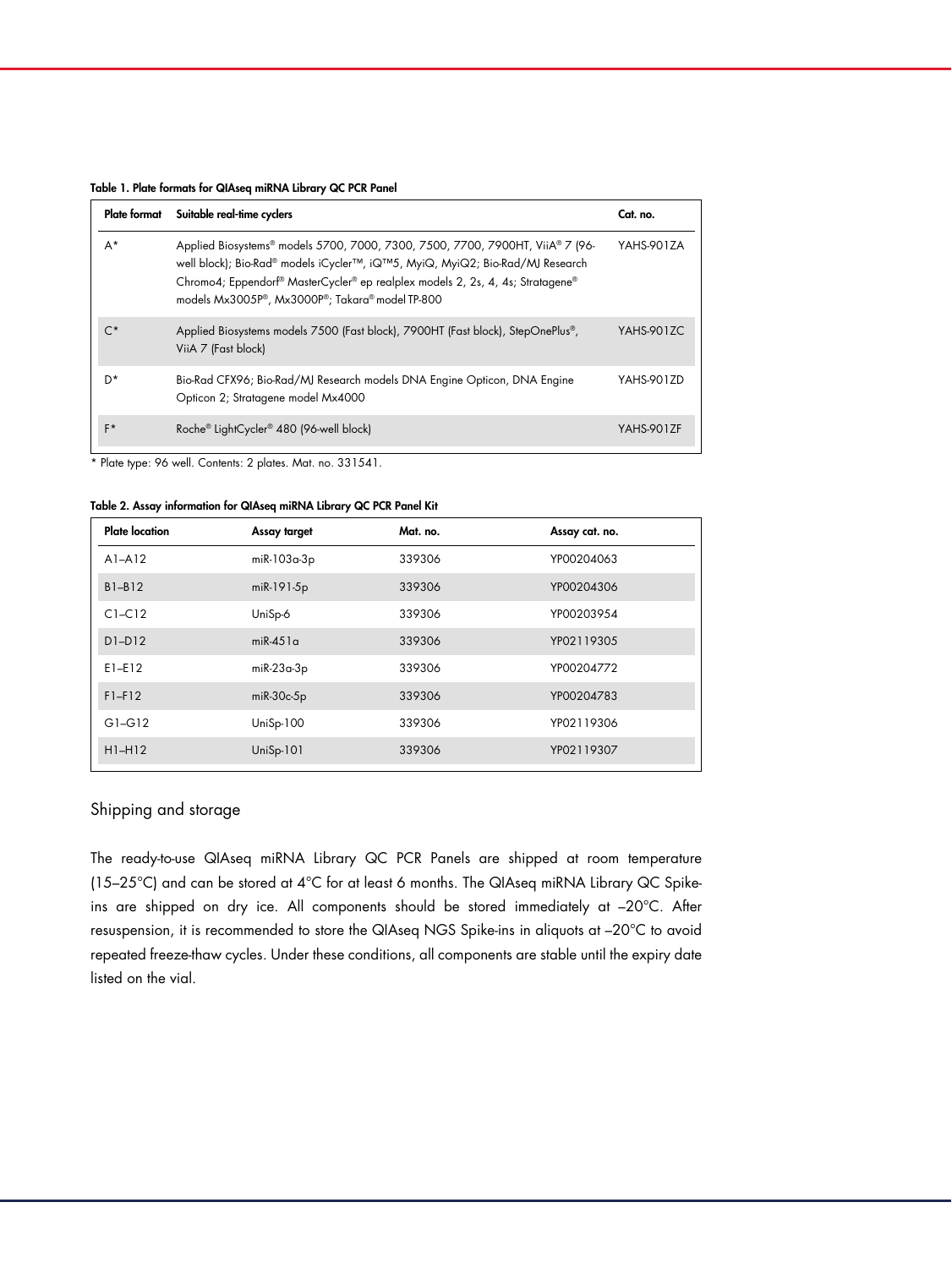## Safety information

When working with chemicals, always wear a suitable lab coat, disposable gloves and protective goggles. For more information, please consult the appropriate safety data sheets (SDSs). These are available online in convenient and compact PDF format at [www.qiagen.com/safety](http://www.qiagen.com/safety), where you can find, view and print the SDS for each QIAGEN kit and kit component.

## Ordering Information

| Product                                                             | <b>Contents</b>                                                                                                                                                                       | Cat. no. |
|---------------------------------------------------------------------|---------------------------------------------------------------------------------------------------------------------------------------------------------------------------------------|----------|
| QlAseq miRNA<br>Library QC PCR Panel<br>Kit 96-well-plate<br>format | Enzyme mix, 5x reaction buffer, nuclease-free water, PCR<br>assays in 96-well format, UniSp-6 RNA Spike-in, QIAseq<br>miRNA Library QC Spike-ins                                      | 331541   |
| QlAseq miRNA Library<br>QC Spike-in (96)                            | 52 RNAs (5' phosphorylated), dried down in one tube,<br>nuclease-free water                                                                                                           | 331535   |
| QlAseq miRNA Library<br>Kit (96)                                    | For 96 sequencing prep reactions: 3' ligation, 5'<br>ligation, reverse transcription, cDNA cleanup, library<br>amplification and library cleanup reagents; quality<br>control primers | 331505   |
| QlAseq miRNA Library<br>Kit (12)                                    | For 12 sequencing prep reactions: 3' ligation, 5'<br>ligation, reverse transcription, cDNA cleanup, library<br>amplification and library cleanup reagents; quality<br>control primers | 331502   |
| QlAseq miRNA 96<br>Index IL (96)                                    | Sequencing adapters, primers and custom indexes<br>compatible with Illumina® platforms; breakable, HT<br>format (dried primers) with 96 indexes for 96 samples                        | 331565   |
| QlAseq miRNA 48<br>Index IL (96)                                    | Sequencing adapters, primers and indexes compatible<br>with Illumina platforms; two 48 indexes for 96 samples                                                                         | 331595   |
| QlAseq miRNA 12<br>Index IL (12)                                    | Sequencing adapters, primers and indexes compatible<br>with Illumina platforms; 12 indexes for 12 samples                                                                             | 331592   |